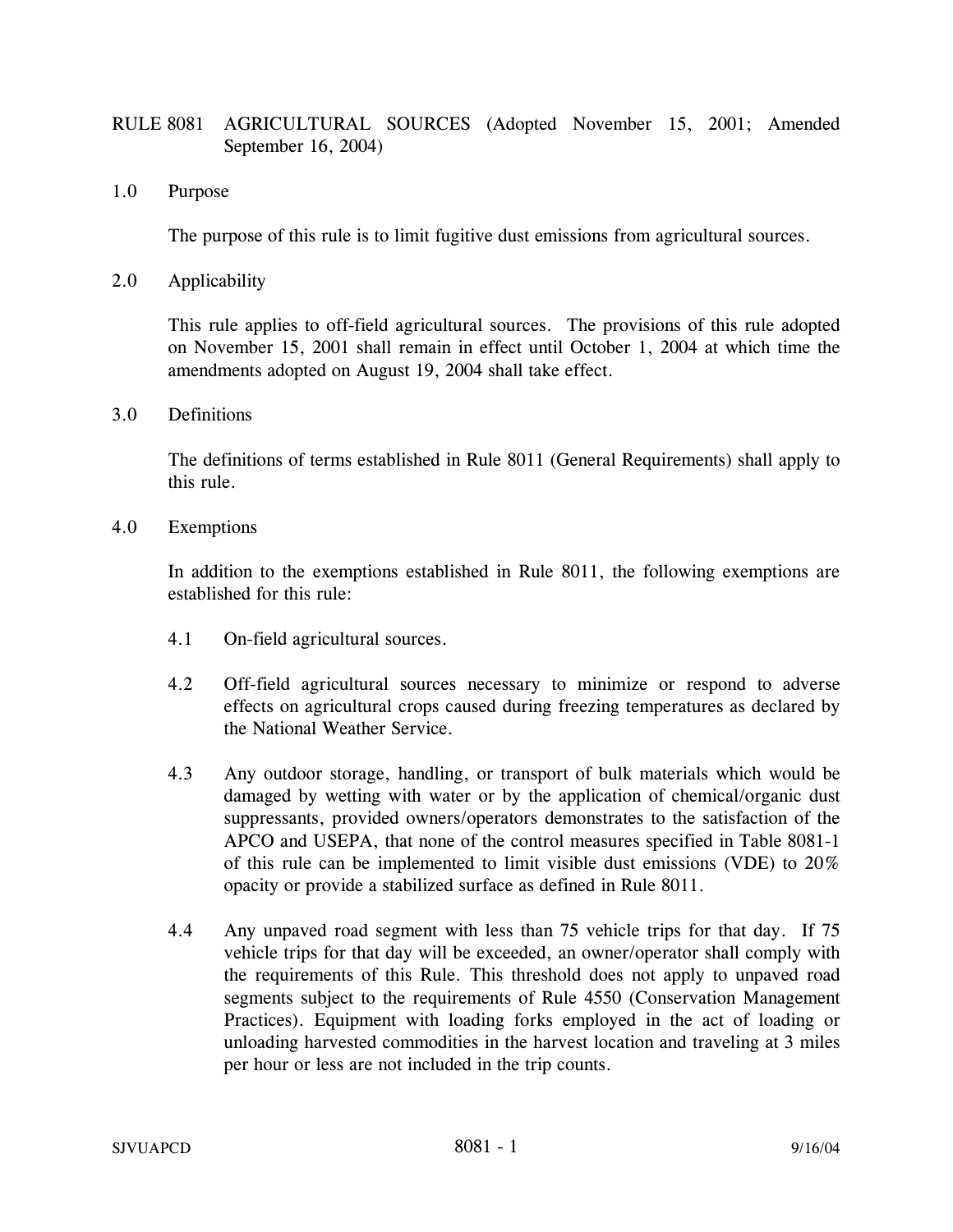- 4.5 The felling and removal of trees from forest stands. However, the rules of Regulation VIII will apply to other timber harvest activities such as site preparation of log storage and staging areas.
- 4.6 Outdoor storage of any bulk material at a single site where no material is actively being added or removed and where the total material stored is less than 100 cubic yards.
- 4.7 Any unpaved vehicle and equipment parking and traffic area less than 1.0 acre and more than one mile from an urban area, or with less than 50 Average Annual Daily Trips (AADT) or less than 150 VDT that are utilized intermittently for a period of 30 days or less during the calendar year.
- 4.8 Transport of a bulk material in an outdoor area for a distance of twelve feet or less with the use of a chute or conveyor device.

## 5.0 Requirements

An owner/operator shall comply with Sections 5.1 through 5.3 and sufficiently implement at least one of the control measures indicated in each section of Table 8081- 1 to limit VDE to 20% opacity or to comply with the conditions for a stabilized surface as defined in Rule 8011. In addition to the requirements of this rule, a person shall comply with all other applicable requirements of Regulation VIII.

5.1 Requirements for Bulk Materials

No person shall undertake any outdoor handling, storage, and transport of bulk materials unless the appropriate requirements in Table 8081-1 of this rule are sufficiently implemented to limit VDE to 20% opacity or to comply with the conditions for a stabilized surface as defined in Rule 8011.

- 5.2 Requirements for Paved Roads and Unpaved Road Segments
	- 5.2.1 Paved Road Segment

An owner/operator shall comply with the requirements of Rule 8061 (Paved and Unpaved Roads) regarding the construction standards for shoulder width and medians when constructing new paved roads or modifying existing paved roads.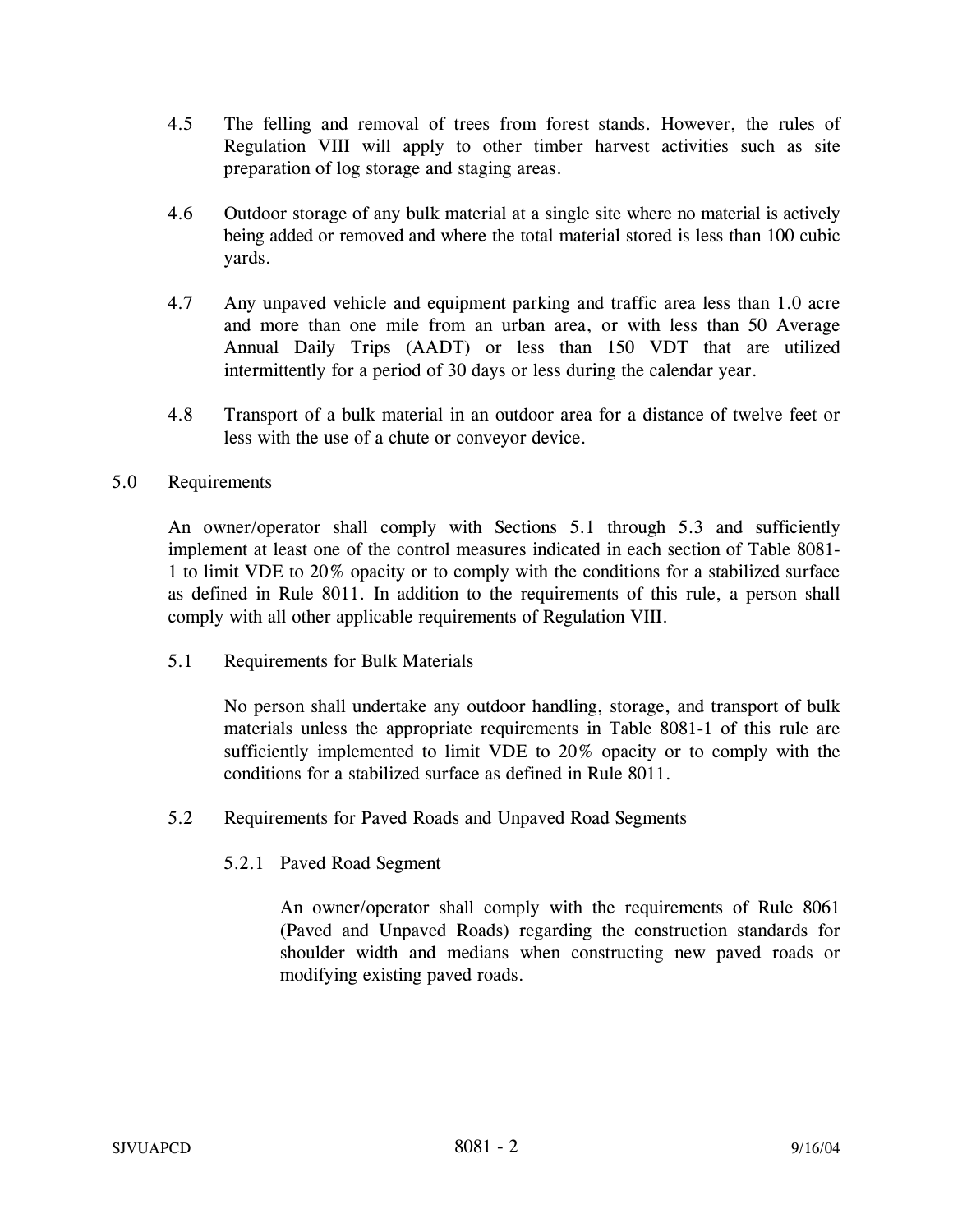| <b>TABLE 8081-1</b>                 |                                          |                                                                                       |
|-------------------------------------|------------------------------------------|---------------------------------------------------------------------------------------|
| CONTROL MEASURES FOR BULK MATERIALS |                                          |                                                                                       |
| A.                                  | HANDLING OF BULK MATERIALS:              |                                                                                       |
|                                     | A1                                       | When handling bulk materials, apply water or suitable chemical/organic                |
|                                     |                                          | stabilizers/suppressants sufficient to limit VDE to 20% opacity or;                   |
|                                     | A2                                       | Construct and maintain wind barriers sufficient to limit VDE to 20% opacity and       |
|                                     |                                          | with less than 50% porosity. If utilizing fences or wind barriers, control measure    |
|                                     |                                          | A1 shall also be implemented.                                                         |
| <b>B.</b>                           |                                          | <b>STORAGE OF BULK MATERIALS:</b>                                                     |
|                                     | B1                                       | When storing bulk materials, comply with the conditions for a stabilized surface as   |
|                                     |                                          | defined in Rule 8011; or                                                              |
|                                     | B2                                       | Cover bulk materials stored outdoors with tarps, plastic, or other suitable material  |
|                                     |                                          | and anchor in such a manner that prevents the cover from being removed by wind        |
|                                     |                                          | action; or                                                                            |
|                                     | B <sub>3</sub>                           | Construct and maintain fences or wind barriers sufficient to limit VDE to 20%         |
|                                     |                                          | opacity and with less than 50% porosity. If utilizing fences or wind barriers, apply  |
|                                     |                                          | water or suitable chemical/organic stabilizers/suppressants sufficient to limit VDE   |
|                                     |                                          | to 20% opacity or;                                                                    |
|                                     | <b>B4</b>                                | Utilize a 3-sided structure with a height at least equal to the height of the storage |
|                                     |                                          | pile and with less than 50% porosity.                                                 |
| C.                                  | ON-SITE TRANSPORTING OF BULK MATERIALS:  |                                                                                       |
|                                     | C1                                       | Limit vehicular speed while traveling on the work site sufficient to limit VDE to     |
|                                     |                                          | 20% opacity; or                                                                       |
|                                     | C <sub>2</sub>                           | Load all haul trucks such that the freeboard is not less than six (6) inches when     |
|                                     |                                          | material is transported across any paved public access road; or                       |
|                                     | C <sub>3</sub>                           | Apply water to the top of the load sufficient to limit VDE to 20% opacity; or         |
|                                     | C <sub>4</sub>                           | Cover haul trucks with a tarp or other suitable cover.                                |
| D.                                  | OFF-SITE TRANSPORTING OF BULK MATERIALS: |                                                                                       |
|                                     | D <sub>1</sub>                           | Clean the interior of the cargo compartment or cover the cargo compartment before     |
|                                     |                                          | the empty truck leaves the site; and                                                  |
|                                     | D <sub>2</sub>                           | Prevent spillage or loss of bulk material from holes or other openings in the cargo   |
|                                     |                                          | compartment's floor, sides, and/or tailgate; and                                      |
|                                     | D <sub>3</sub>                           | Load all haul trucks such that the freeboard is not less than six (6) inches when     |
|                                     |                                          | material is transported on any paved public access road and apply water to the top    |
|                                     |                                          | of the load sufficient to limit VDE to 20% opacity; or cover haul trucks with a tarp  |
|                                     |                                          | or other suitable closure.                                                            |
| Ε.                                  |                                          | OUTDOOR TRANSPORT OF BULK MATERIALS WITH A CHUTE<br><b>OR</b>                         |
|                                     |                                          | <b>CONVEYOR:</b>                                                                      |
|                                     | E1                                       | Fully enclose the chute or conveyor; or                                               |
|                                     | E2                                       | Operate water spray equipment that sufficiently wets materials to limit VDE to        |
|                                     |                                          | 20% opacity; or                                                                       |
|                                     | E <sub>3</sub>                           | Wash separated or screened materials to remove conveyed materials having an           |
|                                     |                                          | aerodynamic diameter of 10 microns or less sufficient to limit VDE to 20%             |
|                                     |                                          | opacity.                                                                              |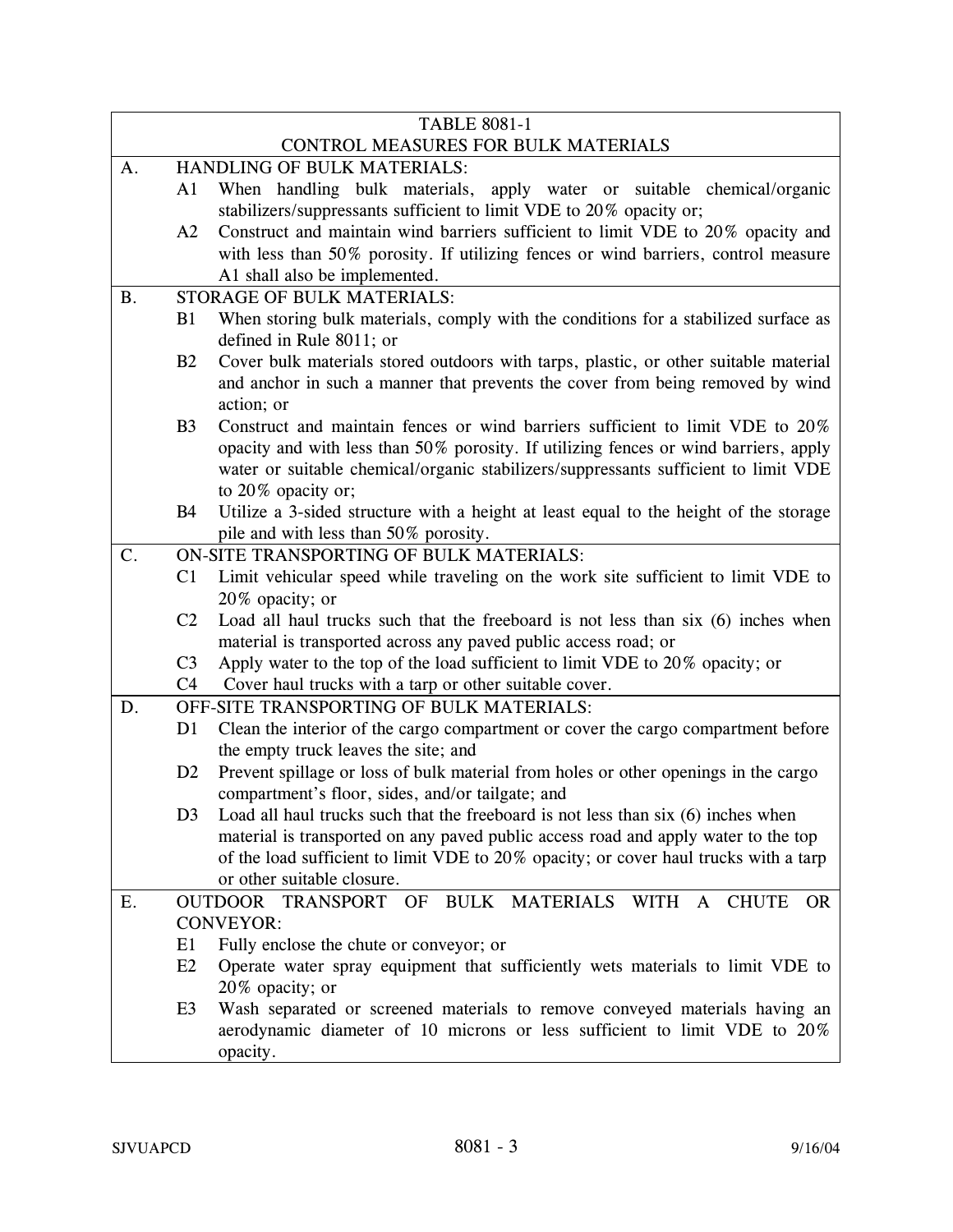- 5.2.2 Unpaved Road Segments
	- 5.2.2.1 On each day that 75 or more vehicle daily trips (VDT), or 25 or more VDT with 3 or more axles, will occur on an unpaved road segment, the owner/operator shall limit VDE to 20% opacity and comply with the requirements of a stabilized unpaved road by application and/or re-application/maintenance of at least one of the following control measures, or shall implement an approved Fugitive PM10 Management Plan as specified in section 7.0.
		- 5.2.2.1.1 Watering;
		- 5.2.2.1.2 Uniform layer of washed gravel;
		- 5.2.2.1.3 Chemical/organic dust suppressants;
		- 5.2.2.1.4 Vegetative materials;
		- 5.2.2.1.5 Paving;
		- 5.2.2.1.6 Roadmix;
		- 5.2.2.1.7 Any other method(s) that can be demonstrated to the satisfaction of the APCO that effectively limits VDE to 20% opacity and meets the conditions of a stabilized unpaved road.
- 5.3 Requirements for Unpaved Vehicle/Equipment Parking and Traffic Areas

The control measures specified in Sections 5.3.1 through 5.3.5 shall be implemented on unpaved surface areas dedicated to any vehicle and equipment parking and traffic activity in order to limit VDE to 20% opacity and comply with the requirements of a stabilized unpaved road as specified in Rule 8011. If vehicle activity remains exclusively within an unpaved vehicle/equipment traffic area, section 5.3 may be implemented to limit VDE to 20% opacity.

- 5.3.1 Where 50 or more AADT will occur on an unpaved vehicle/equipment traffic area, the owner/operator shall limit VDE to 20% opacity and comply with the requirements of a stabilized unpaved road by the application and/or reapplication/maintenance of at least one of the following control measures, or shall implement an approved Fugitive PM10 Management Plan as specified in section 7.0:
	- 5.3.1.1 Watering
	- 5.3.1.2 Uniform layer of washed gravel;
	- 5.3.1.3 Chemical/organic dust stabilizers/suppressants in accordance with the manufacturer's specifications;
	- 5.3.1.4 Roadmix;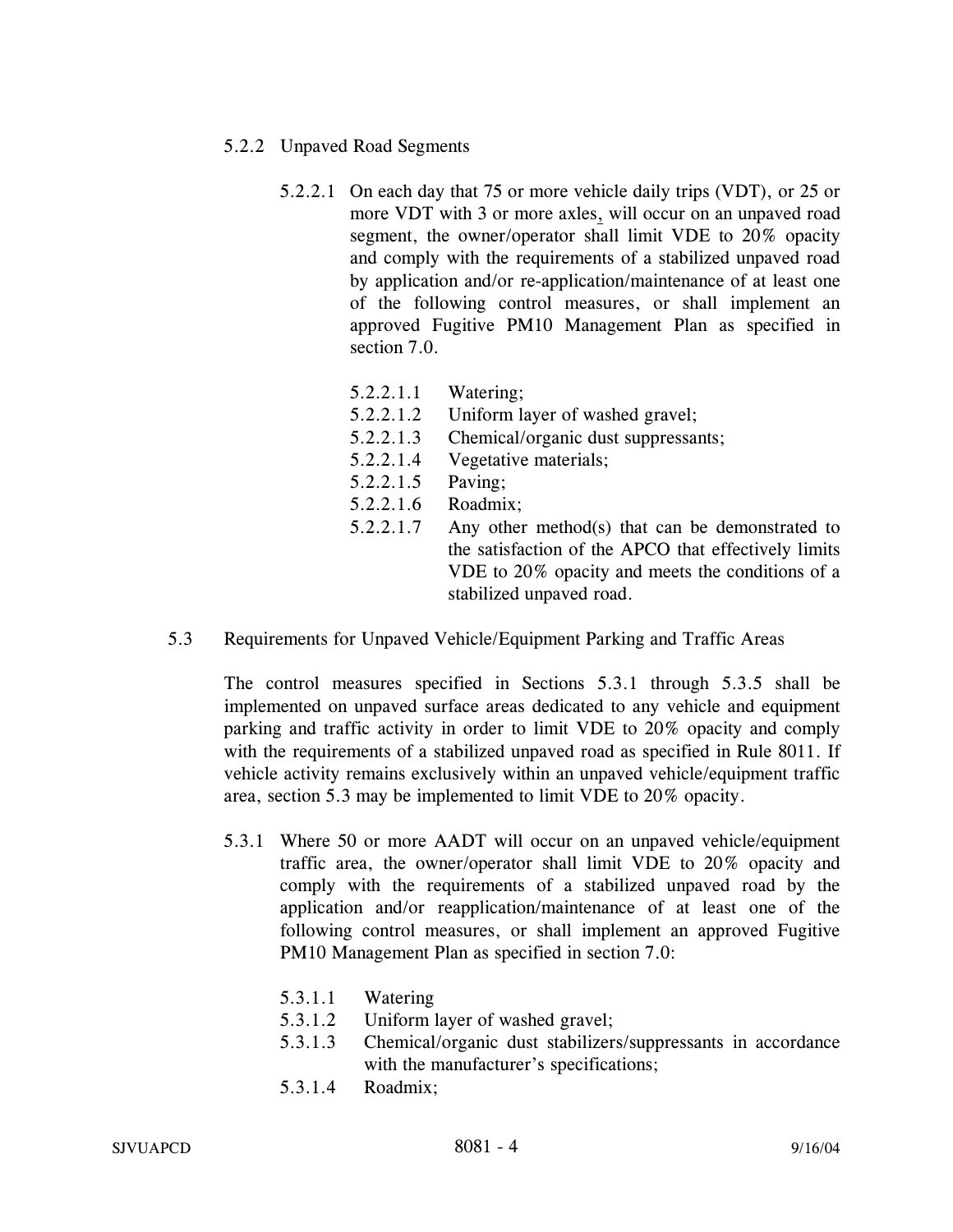- 5.3.1.5 Paving;
- 5.3.1.6 Any other method(s) that can be demonstrated to the satisfaction of the APCO that effectively limits VDE to 20% opacity and meets the conditions of a stabilized unpaved road.
- 5.3.2 For unpaved vehicle/equipment traffic areas with 150 or more VDT, or 150 or more VDT that are utilized intermittently for a period of 30 days or less during the calendar year, the owner/operator shall implement the control options specified in 5.3.1.1 through 5.3.1.6.
- 5.3.3 On each day that 25 or more VDT with 3 or more axles will occur on an unpaved vehicle/equipment traffic area, the owner/operator shall limit VDE to 20% opacity and comply with the requirements of a stabilized unpaved road by the application and/or re-application/maintenance of at least one of the control measures specified section 5.3.1.1 through 5.3.1.6.
- 5.3.4 On each day that 75 or more VDT, or 26 or more VDT with 3 or more axles originates from within and remains exclusively within an unpaved vehicle/equipment traffic area, the owner/operator may apply/re-apply water to limit VDE to 20% opacity.
- 5.3.5 An owner/operator shall restrict access and periodically stabilize a disturbed surface area whenever a site becomes inactive at the end of the workday to comply with the conditions for a stabilized unpaved road as defined in Rule 8011.
- 5.4 Requirements for Carryout/Trackout

The District hereby incorporates by reference California Vehicle Code section 23112-23113. This section requires material, including dirt deposited on any public highway or street to be cleaned up as specified in California Vehicle Code 23112-23113.

- 6.0 Administrative Requirements
	- 6.1 Test Methods

The applicable test methods specified in Rule 8011 shall be used to determine compliance with this rule.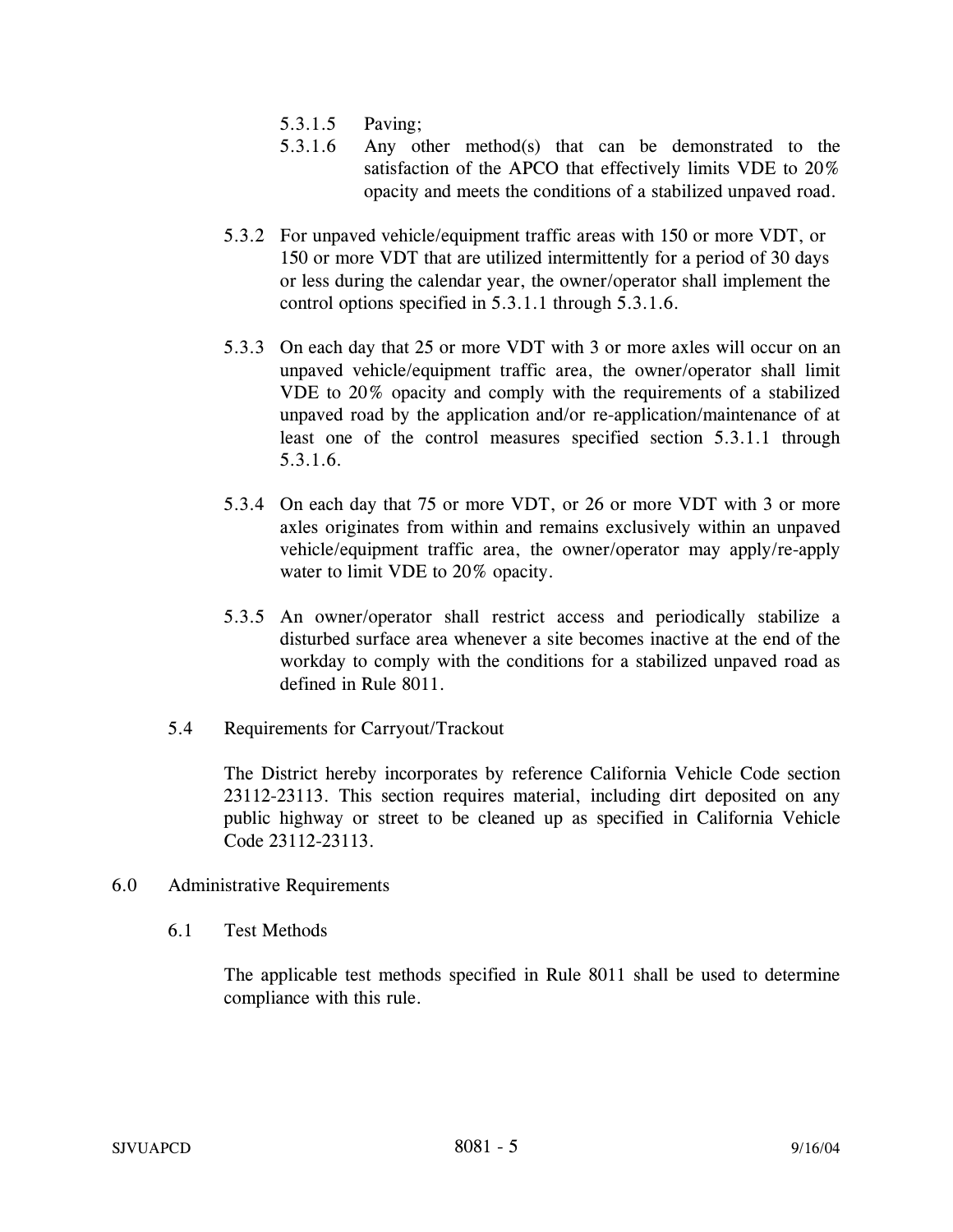## 6.2 Recordkeeping

An owner/operator shall comply with the recordkeeping requirements specified in Rule 8011.

7.0 Fugitive PM10 Management Plan for Unpaved Roads and Unpaved Vehicle/Equipment Traffic Areas

As a compliance alternative for sections 5.2.2, 5.3.1, and 5.3.2 of this rule, an operator may implement a Fugitive PM10 Management Plan (FPMP) that is designed to achieve 50% control efficiency and has been approved by the Fresno Regional office of the United States Department of Agriculture Natural Resource Conservation Service based on guidance and criteria established by the APCO. The FPMP shall be implemented on all days that traffic exceeds, or is expected to exceed, the number of annual average daily vehicle trips or vehicle trips per day as specified in sections 5.2.2, 5.3.1, and 5.3.2 of this rule. The owner/operator remains subject to all requirements of the applicable rules of Regulation VIII that are not addressed by the FPMP. It should be noted that the FPMP is not a compliance option for any requirement for a stabilized surface as defined in Rule 8011.

- 7.1 An owner/operator shall provide the proposed FPMP to the local office of the USDA Resource Conservation District (RCD) via fax, mail, or in person. The RCD shall submit the proposed FPMP to the Fresno Regional Office of the NRCS, who in turn shall evaluate and approve, disapprove, or conditionally approve each proposed FPMP based on guidance and criteria established by the APCO. An FPMP shall not be considered approved until the operator has received written approval from the NRCS. The NRCS and local RCDs shall make all approved FPMPs available to the APCO and the public.
- 7.2 An owner/operator may submit one FPMP covering multiple unpaved roads and unpaved vehicle/equipment traffic areas.
- 7.3 An owner/operator shall retain a copy of an approved FPMP at the operators place of business and make it available for inspection by the APCO or his designee during normal business hours. The approved FPMP shall remain valid until the APCO notifies the owner/operator or the NRCS that it needs to be revised, or until the owner/operator notifies the NRCS that the owner/operator has permanently discontinued implementing the FPMP. The NRCS shall notify the APCO as soon as possible in the event an operator notifies the NRCS the owner/operator has permanently discontinued implementing the FPMP.
- 7.4 Failure to comply with the provisions of an approved FPMP is deemed to be a violation of this rule.
- 7.5 A FPMP shall contain all of the following information: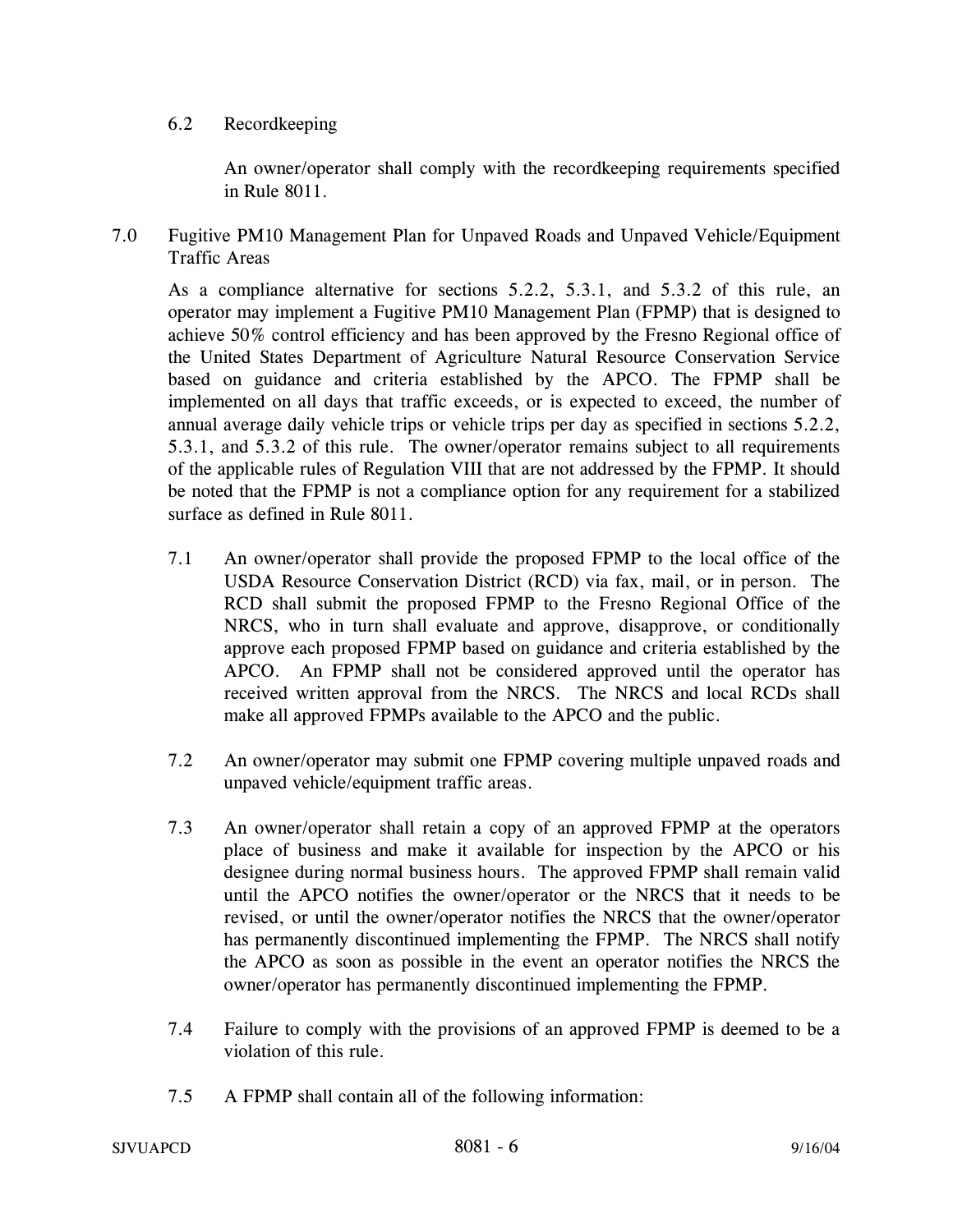- 7.5.1 Name(s), address(es), and phone number(s) of person(s) responsible for the preparation, submittal, and implementation of the FPMP, and of person(s) responsible for the unpaved road or traffic area.
- 7.5.2 A plot plan or map which shows the location of each unpaved road or traffic area to be covered by the FPMP, and the total length (miles) of unpaved roads, and the total area (acres) of the unpaved traffic areas.
- 7.5.3 The months (and weeks, if known) of the year that vehicle traffic is expected to exceed 75 vehicle trips per day, and the types of vehicles (e.g., passenger vehicles, trucks, mobile equipment) expected on each road or traffic area. As stated above, the FPMP shall be implemented on all days that traffic exceeds, or is expected to exceed, the number of annual average daily vehicle trips or vehicle trips per day as specified in sections 5.2.2, 5.3.1, and 5.3.2 of this rule.
- 7.5.4 Dust suppressants, gravel, and/or vegetative materials to be applied, including: product specifications; manufacturer's usage instructions (method, frequency, and intensity of application); type, number, and capacity of application equipment; and information on environmental impacts and approvals or certifications related to appropriate and safe use for ground application.
- 7.5.5 A description of the condition of the treated surfaces to be achieved as a result of the use of the suppressant or other dust control material.